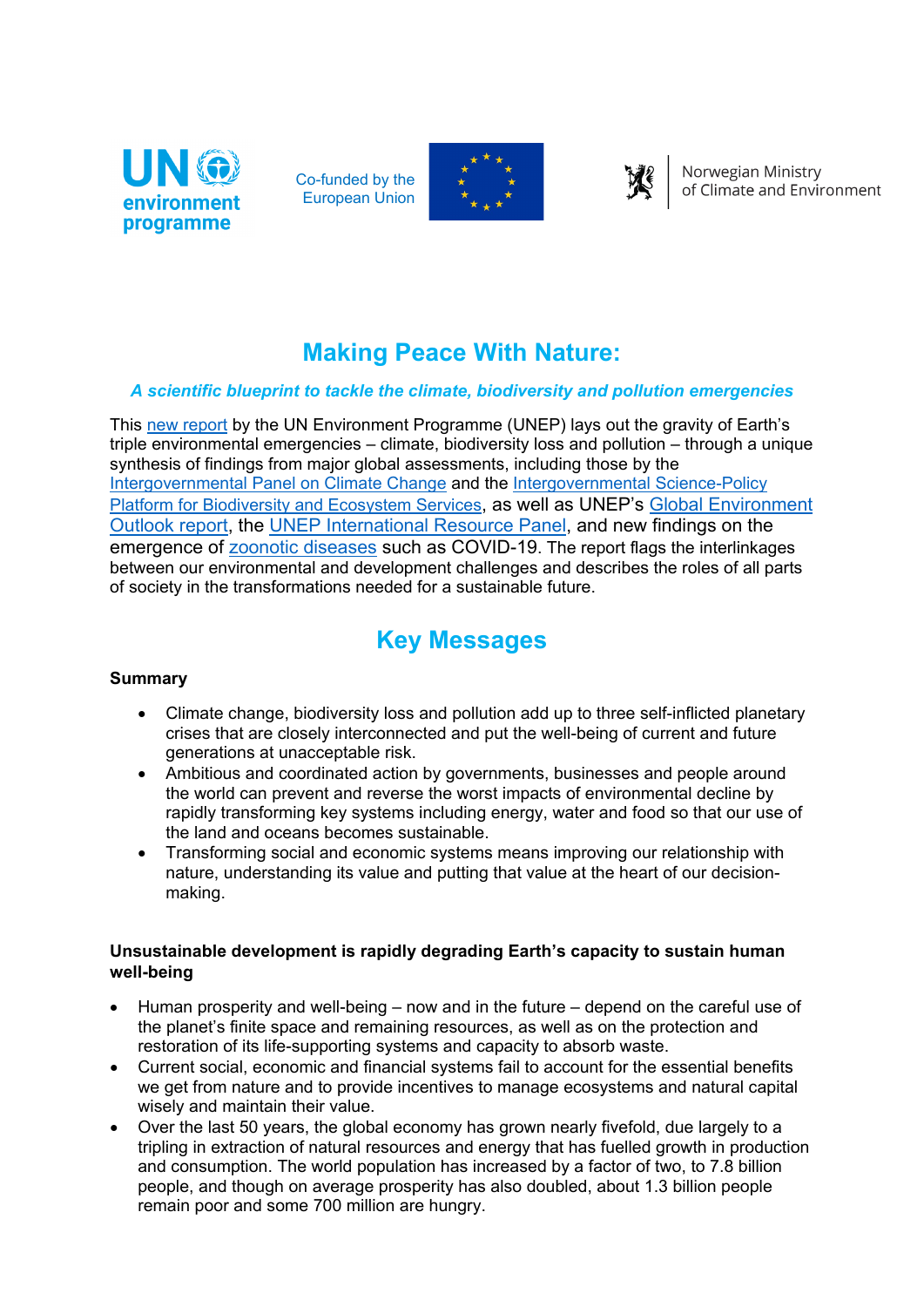• Piecemeal and uncoordinated action on climate change, biodiversity loss and pollution is falling far short of what is needed to prevent environmental decline. That failure is threatening humanity's future and putting the [Sustainable Development Goals](https://www.undp.org/content/undp/en/home/sustainable-development-goals.html) out of reach.

## **The world is failing to meet its commitments to limit environmental damage**

- The world is [on track](https://www.unenvironment.org/emissions-gap-report-2020) for warming of at least 3°C above pre-industrial levels by 2100. That means missing the Paris Agreement target to keep warming well below 2°C and try to limit the increase to 1.5°C in order to avoid the worst impacts.
- None of the global goals for the protection of life on Earth and for halting the degradation of land and oceans have been fully met. Deforestation and overfishing continue, and one million species of plants and animals are threatened with extinction.
- While we are on course to restore the Earth's protective stratospheric ozone layer, there is much to be done to reduce air and water pollution, safely manage chemicals, and reduce and safely manage waste.

## **Environmental decline is eroding progress towards the Sustainable Development Goals**

- The burden of environmental falls most heavily on the poor and vulnerable. Wealthy countries export some of the impacts of their consumption and production to poorer nations through trade and waste disposal.
- Environmental change is undermining progress on ending poverty and hunger, providing clean water and sanitation, reducing inequalities and promoting sustainable economic growth, work for all and peaceful and inclusive societies.
- The deteriorating state of the planet threatens the achievement of health and well-being for all. Around a quarter of the global burden of disease stems from environment-related risks including animal-borne diseases (such as COVID-19), climate change, and exposure to pollution and toxic chemicals. Indoor and outdoor air pollution cause up to 7 million premature deaths per year.
- Environmental risks such as heatwaves, flooding, drought and pollution hamper efforts to make cities and other human settlements inclusive, safe, resilient and sustainable.

#### **Earth's interrelated environmental emergencies must be addressed together**

- The interconnected nature of climate change, loss of biodiversity, land degradation, and air and water pollution means they must be addressed together to maximize the benefits and minimize trade-offs.
- Meeting the Paris Agreement targets requires more ambitious national climate commitments and rapid transformations in areas including energy systems, land use, agriculture, forest protection, urban development, infrastructure and lifestyles.
- By lowering the degree of warming, quickly reducing greenhouse gas emissions makes it easier and cheaper to adapt to climate change and protect progress toward the Sustainable Development Goals.
- The loss of biodiversity can be halted and reversed by expanding protected areas and providing space for nature while also addressing the drivers of degradation such as changing land and sea use, over-exploitation, climate change, pollution and invasive alien species.
- The adverse effects of chemicals and waste on the environment and human health can be substantially reduced by fully implementing existing international conventions and further strengthening the scientific basis of global policymaking and regulation.

## **Human knowledge, ingenuity, technology and cooperation can transform societies and economies and secure a sustainable future**